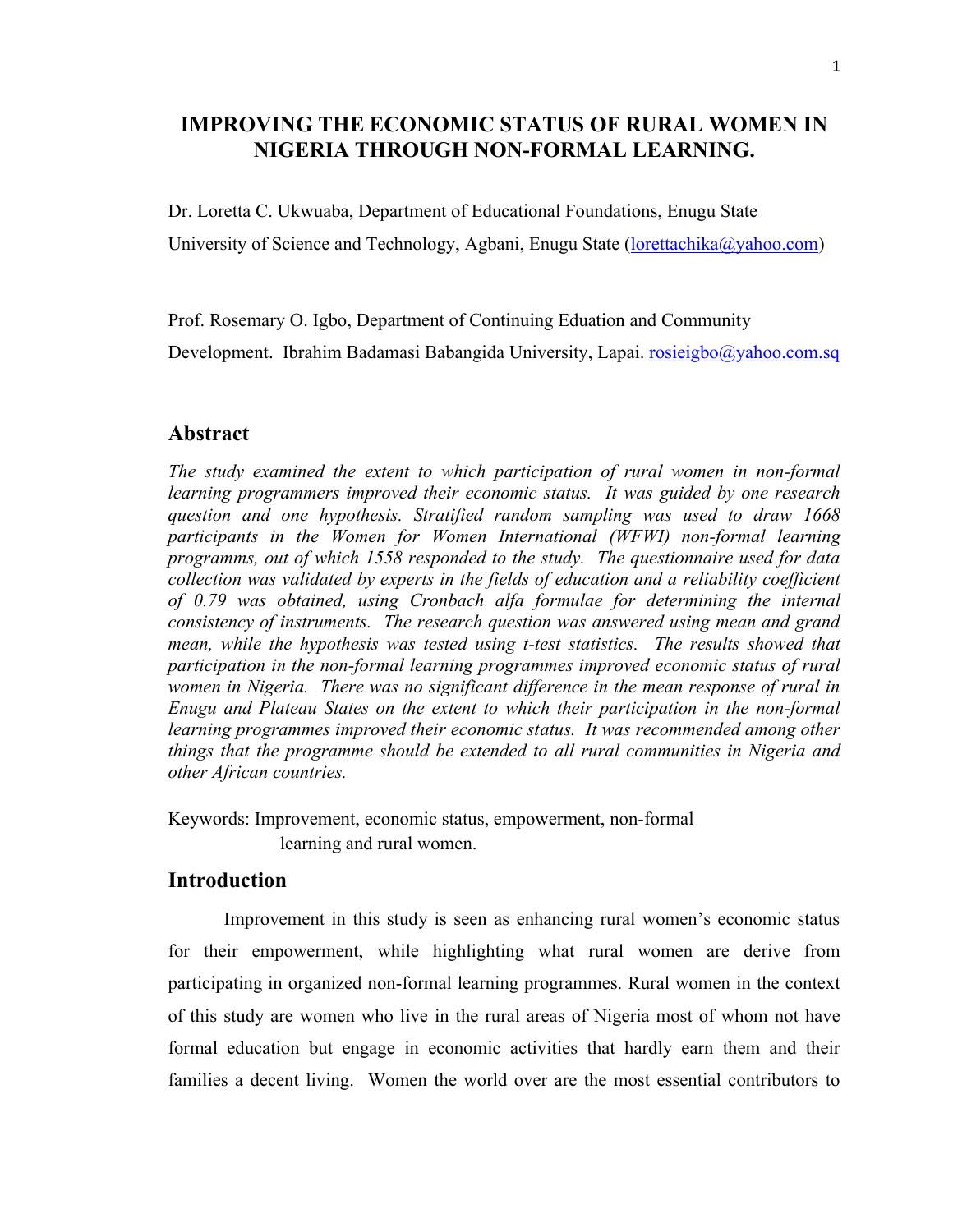entire development process, yet they are cheated, discriminated against and relegated to the background (Kristf and Wudun, 2009). This situation results in social and economic backwardness of women in most societies.

In pursuit of women's advancement worldwide, the United Nations organized various international conferences in the 20th century. These conferences were held in Mexico 1975, Copenhagen 1980, Nairobi 1985, Rio 1987, Veinna 1993, cairo 1994 and the Beijing women's conference of 1995. The outcome of these conferences gave rise to measures aimed at reversing the ugly trend of relegating women to the background. United Nations (1995) encouraged all national and international government agencies, policy makers, international organizations and non-governmental organizations to include women empowerment programmes in policies and development activities. They added that these programmes should focus on women education, women's access to economic resources, women's access to health care services, women's participation in decision making and elimination of all forms of discrimination against women.

In Nigeria, considerable efforts have been made by government as well as nongovernmental agencies to implement programmes aimed at the advancement of women. Such programmes like, the Betterlife for Rural Women's Prorgamme, Family Support Prorgamme, Family Economic Advancement programme and most recently the Women for Change Initiative (WFCI) initiated by the wife of the Nigerian President Dame Patience Jonathan. Despite all these efforts, the advancement of women particularly rural women in Nigeria are still not actualized. Azikiwe in Zuofa (2008) revealed that social norms, poor incentives, ignorance, poverty, illiteracy and cultural institution against women in most societies in developing countries are barriers to the advancement of women. Women particularly those in the rural areas needs education, economic and social power to actualize their advancement, hence the need for a comprehensive women empowerment.

Women empowerment simply means giving women power to take control of their lives. Kwapong (2005) viewed women empowerment as a process of improving the human capital of women for effective participation in all aspect of development of a nation. This will transform women to makers of development and history and not just receivers or objects of it. Arikpo, Eze and Taiwo (2006) stressed that an empowered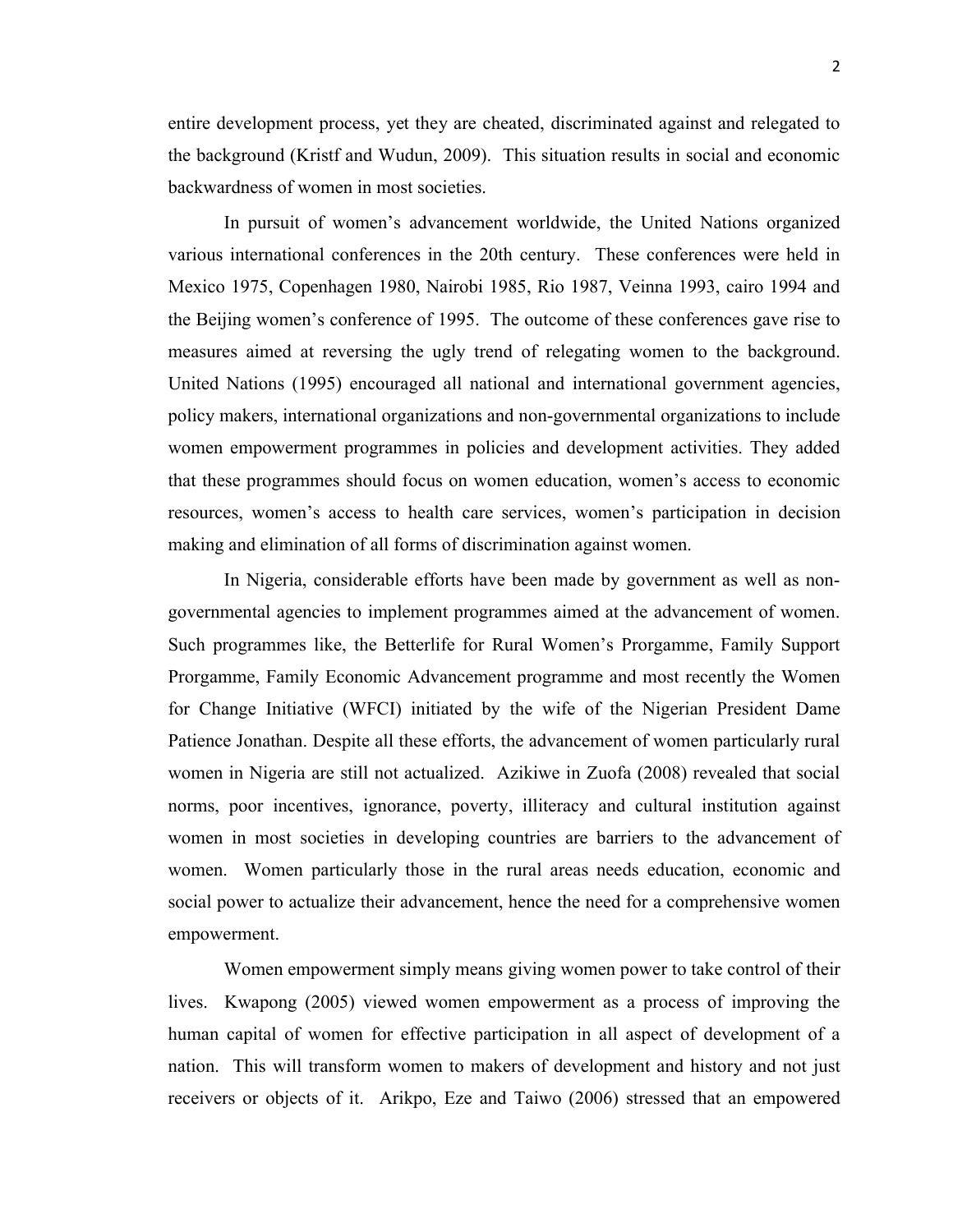women should be engaged in a productive activity that will allow her some degree of autonomy. Economic self sufficiency is the basis for women empowerment, when women have improved economic status; they are more likely to be active citizens. Zuofa (2008) & WFWI (2009) observed that women who have high economic status earned income outside their homes, and this advances their financial status in a meaningful and more lasting way. Such rural women respond to opportunities, negotiate their traditional roles and change their lives and that of their families positively.

Education has been perceived as the most effective tool for increasing economic power of rural women (Olaleye, 2008). This is true because majority of Nigerian rural women are poor more for reasons of illiteracy and lack of life skills than lack of resources. Igbo (2008) in agreement with this view identified non-formal learning as one of programmes of adult education which is most effective for empowerment of women. Non-formal learning is education or training outside the formal school system. Ngwu (2006) noted that non-formal learning is planned educational activities or training outside the formal school system for any category of people for the purpose of raising their consciousness regarding their social situation and standard of living. Many reports demonstrated that non-formal learning and other organized activities for rural women have noteworthy results in their empowerment. Kwapong (2005) revealed that women's participation in Non-formal learning programme increased their income generating activities and enhanced their economic status. This was informed by the fact that these women acquired knowledge and skills required for improving and developing their task in all fields as well as facilitating their economic base. Bankee (2003) and Pants (2005) observed that each learning forum exposed these women to new ideas which they are not aware of and which could improve their economic activities.

In their separate studies, Blumberg, Rakowaski, Linker and Monteon (1995) & Zuofa (2008) observed that participation in non-formal learning exposed rural women to knowledge and skills which enhanced their competence to access and manage their own resources. In a similar view, Kwapong (2005) and Oladapo (2008) affirmed that nonformal learning increased rural women's income generating activities, improves their financial autonomy and enhanced their social status. These women became financially independent and contributed to their home finances. In as much as these were reports of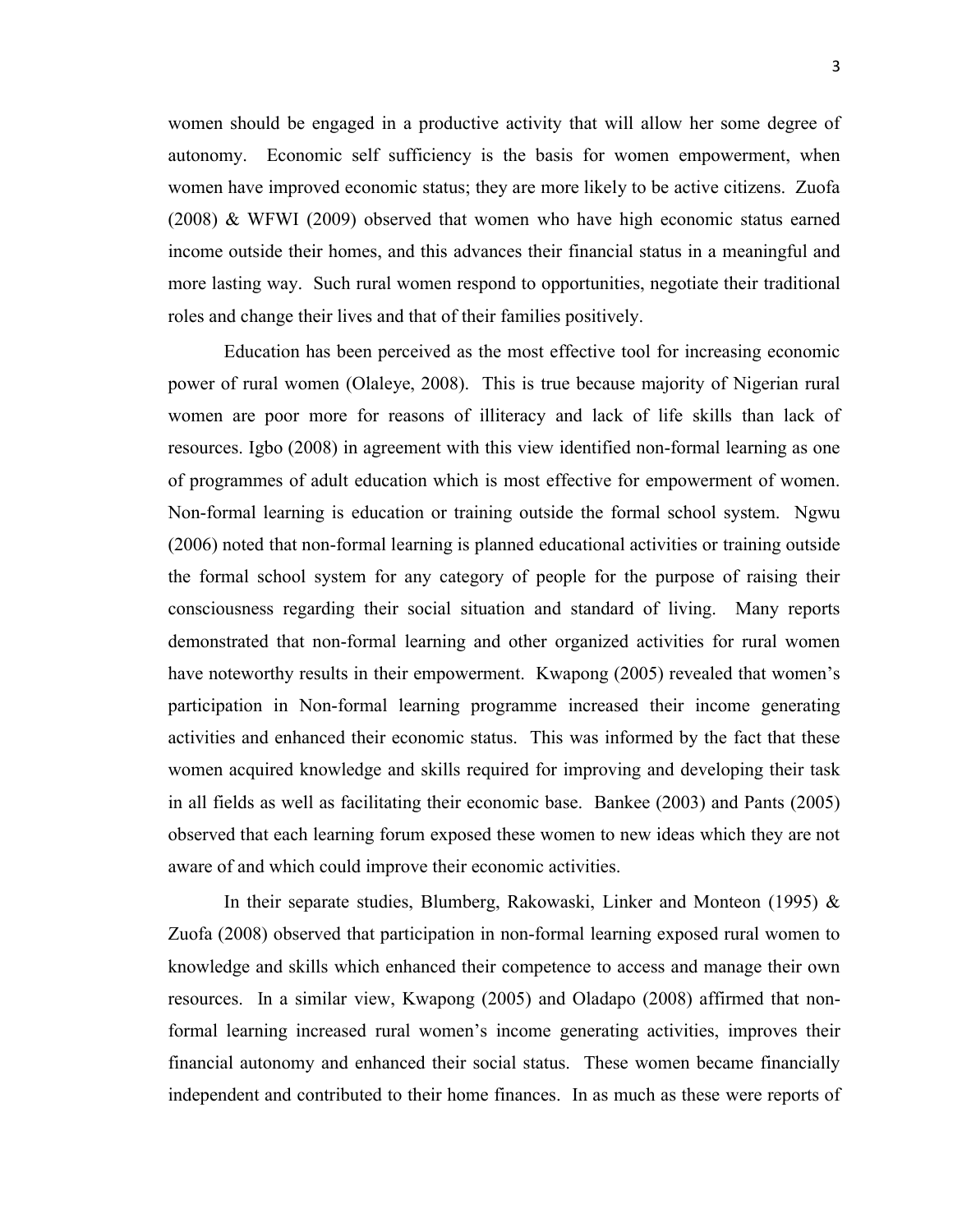improved economic status of rural women in various parts of the world, Nigerian women still constitute 2/3 of the unpaid work force in the country (Women for Women International, 2009). Women's lack of control over their assets and poor income from productive activities in the rural areas reduced their economic status to the barest minimum. This situation has spurred many international organizations and nongovernmental organizations such as United Nations Development Prorgamme (UNDP), United Nations Fund for Women (UNIFEM), Food and Agricultural Organization (FAO) and others including, Development Education Centre (DEC), Women for Women International (WFWI) to organize non-formal learning programmes for rural women in developing countries including Nigeria.

WFWI educate Nigerian rural women through its Non-formal learning programmes titled "Renewing women's life skill training curriculum (ReneWls)". WFWI is an International Nongovernmental Organization that provides learning empowerment programmes for rural women in Nigeria and other developing nations. The ReneWls education programme learning curriculum is organized in four modules and runs for twelve months, combining rights awareness education and vocational skills training. The ReneWls learning programmes were launched specifically to ensure that rural women who participate in the programmes would have sustainable income, maintain good health, participate in decision making and have improved social network status. WFWI has been educating rural women in two states of Nigeria, Enugu and Plateau States through the ReneWls education programmes. The Nigerian country director of WFWI asserts that over 23,000 rural women who participated in the programmes in the two states were empowered economically. This study was therefore conducted to determine the extent to which participation in ReneWls education prorgamme improved the economic status of these women.

## **Purpose of the Study**

The purpose of the study was to determine how participation in ReneWls Education prorgammes improved the economic status of rural women in Nigeria.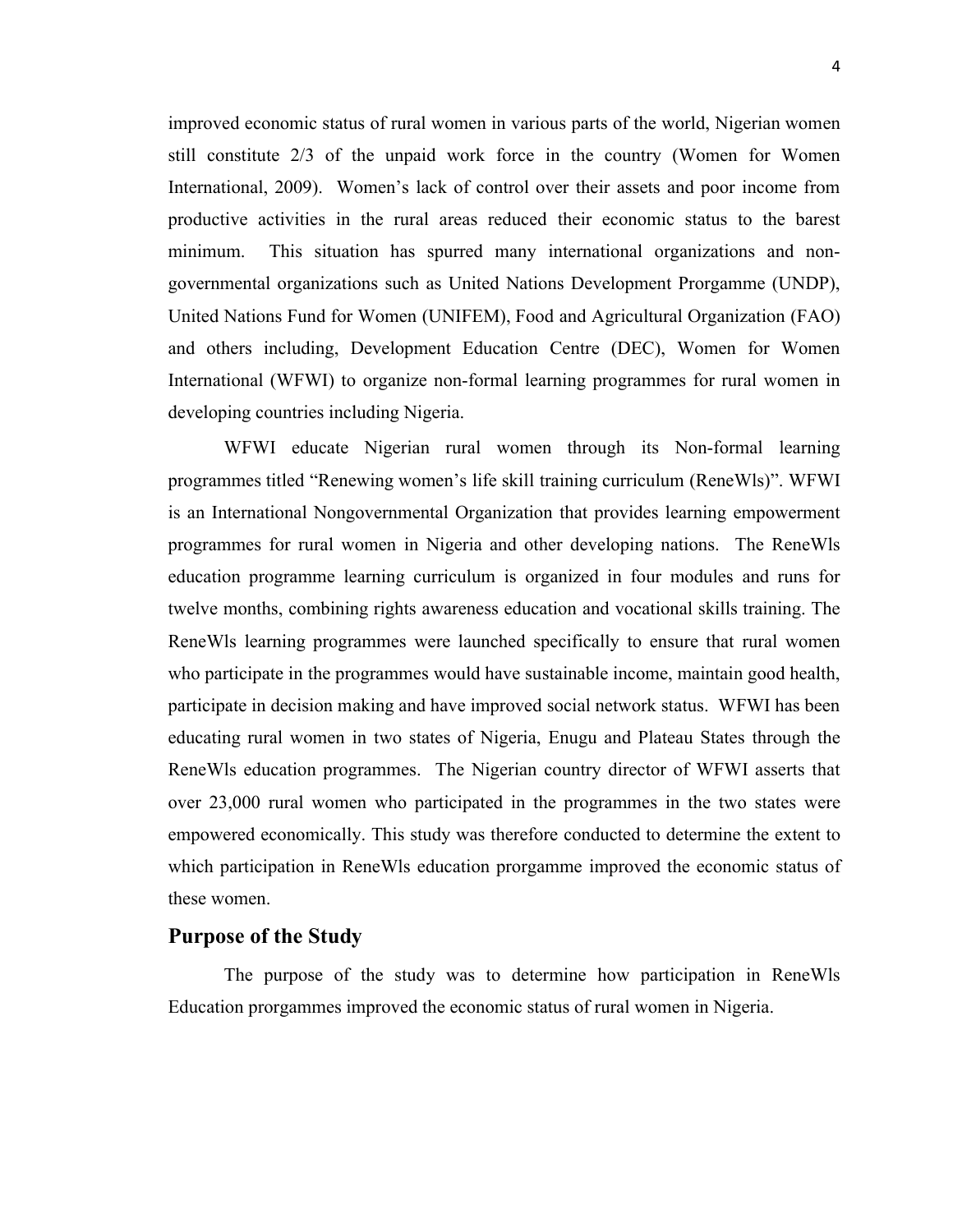## **Research Question**

To what extent has ReneWls education programmes improved the economic status of rural women in Nigeria?

## **Hypothesis**

A null hypothesis was tested at .05 level of significance and an appropriate degree of freedom.

Ho: There is no significant difference between the mean response of rural women in Enugu and Plateau states on the extent to which ReneWls education programmes have improved their economics status.

### **Research Method**

The design of the study was survey research design because, it concentrated on discussing events as they were without any interference on what was observed. The population for the study was 16659 rural women who graduated from the ReneWls education prorgammes from 2007-2010, 10,484 from Enugu State and 6,175 from Plateau State. Stratified random sampling technique was used to obtain a sample size of 1668 out of which 1,049 were from Enugu State and 619 from Plateau State.

A 14-itemed four point rating scale / questionnaire, with a response format of very great extent (VGE), great extent (GE), low extent (LE), very low extent (VLE) was used to obtain data applying numerical values of 4, 3, 2 and 1 respectively. The instrument was validated by three experts in the field of education (Measurement and evaluation; and Adult education). Based on their comments, some items were reconstructed. The reliability of the instrument was determined using Cronobach's alpha formula and internal consistency reliability co-efficient of 0.79 was obtained. The questionnaire was administered to the ReneWls programme graduates during their monthly group meetings in their various communities with the help of trained research assistants. The questionnaire served as an interview schedule where respondents experienced difficulty in reading and writing.

The research question was analyzed using mean statistic, while the hypothesis was tested using t-test statistic at .05 level of significance. The decision rule was as follows, any item with mean 2.50 and above was accepted as great extent of improved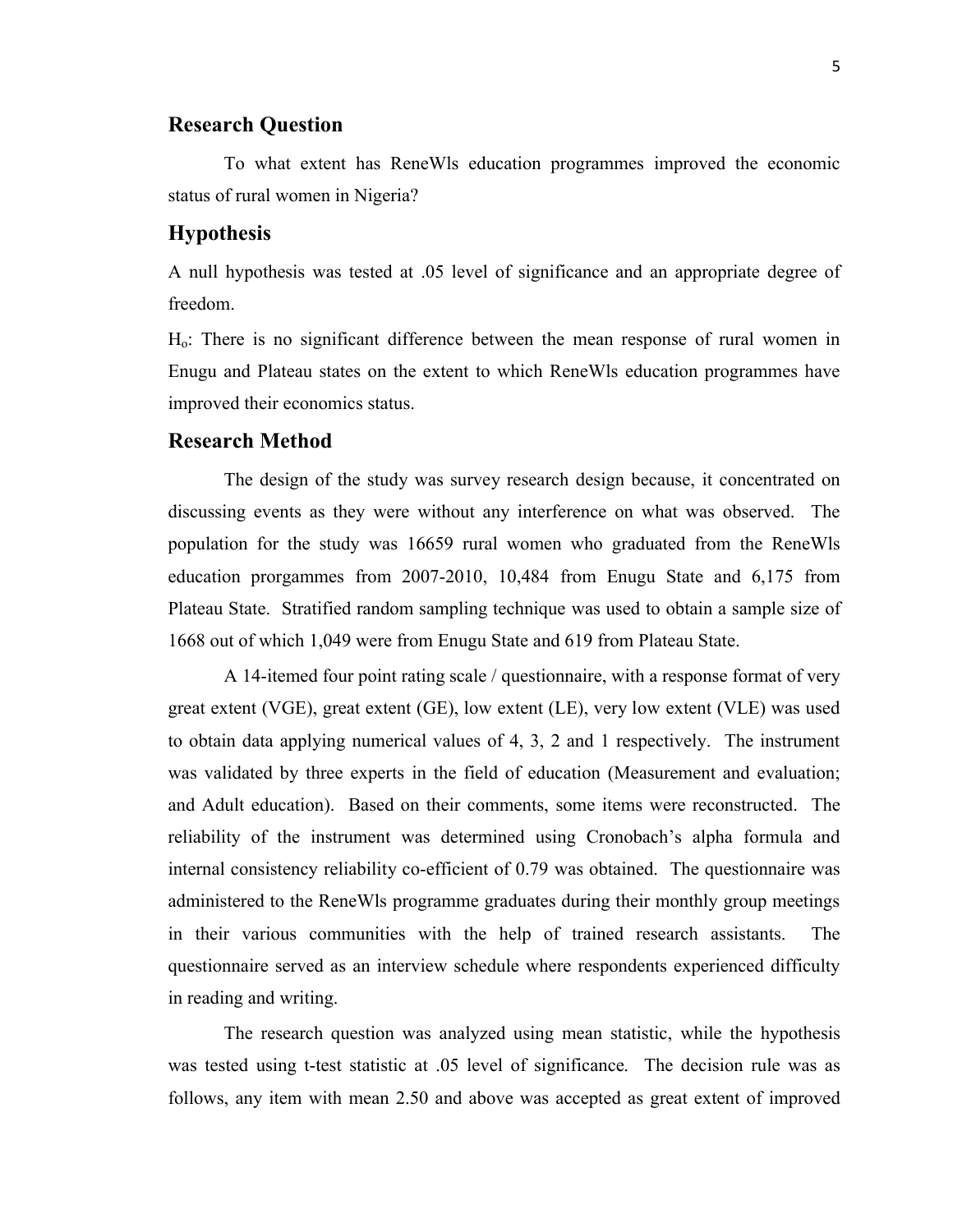economic status; while those below 2.50 were not accepted and regarded as low extent. Where the calculated t-value was equal to or greater than the critical value of t, the null hypothesis was rejected, but if less than the critical t value, it was not rejected.

## **Results**

The results of the data analysis were presented in tables according to research question and hypothesis

## **Research Question**

To what extent does ReneWls education programmes improved the economic status of rural women in Nigeria?

**Table 1:** Mean ratings of rural women's responses in Nigeria on the extent to which ReneWls education programmes have improved their economic status.

| S/N            | <b>ITEMS</b>                                                                  |                         | <b>SD</b> | <b>Decision</b> |  |  |  |  |  |
|----------------|-------------------------------------------------------------------------------|-------------------------|-----------|-----------------|--|--|--|--|--|
|                |                                                                               | $\overline{\mathbf{X}}$ |           |                 |  |  |  |  |  |
|                | Because of my participation in ReneWls education prorgammes:                  |                         |           |                 |  |  |  |  |  |
| $\mathbf{1}$   | I now own a personal income generating business                               | 2.92                    | 0.99      | G.E             |  |  |  |  |  |
| $\overline{2}$ | I now manage my income myself                                                 | 2.90                    | 0.94      | <b>GE</b>       |  |  |  |  |  |
| $\overline{3}$ | I now take care of my financial needs                                         | 2.67                    | 1.10      | GE              |  |  |  |  |  |
| $\overline{4}$ | I now contribute towards my children's education.                             | 2.85                    | 1.00      | GE              |  |  |  |  |  |
| 5              | I now help my husband in bearing the family's financial<br>burden             | 2.88                    | 1.06      | <b>GE</b>       |  |  |  |  |  |
| 6              | I now obtain loan from outside the family without my<br>husbands help         | 2.81                    | 1.00      | <b>GE</b>       |  |  |  |  |  |
| $\overline{7}$ | I am consulted by other women on financial matters                            | 2.88                    | 1.04      | <b>GE</b>       |  |  |  |  |  |
| 8              | I now execute major family project alone                                      | 2.81                    | 1.11      | GE              |  |  |  |  |  |
| 9              | I now take over some of my husbands financial<br>responsibilities from him    | 2.84                    | 1.05      | GE              |  |  |  |  |  |
| 10             | I am now actively involved in family business                                 | 3.02                    | 0.99      | G.E             |  |  |  |  |  |
| 11             | I now make financial contribution to community<br>projects                    | 2.93                    | 1.01      | <b>GE</b>       |  |  |  |  |  |
| 12             | I now have some savings from my personal business                             | 3.03                    | 0.95      | <b>GE</b>       |  |  |  |  |  |
| 13             | I no longer depend solely on my husband for financial<br>needs                | 3.10                    | 1.00      | GE              |  |  |  |  |  |
| 14             | I no longer get financial assistance form my husband for<br>economic venture. | 2.65                    | 1.14      | <b>GE</b>       |  |  |  |  |  |
|                | <b>Grand Mean</b>                                                             | 2.88                    | 1.02      | GE              |  |  |  |  |  |

 $N = 1558$ 

#### **Key GE = Great Extent**

The table shows that a grand mean of 2.88 was obtained for all the 14 items on the impact of ReneWls education prorgammes on the economic status of rural women in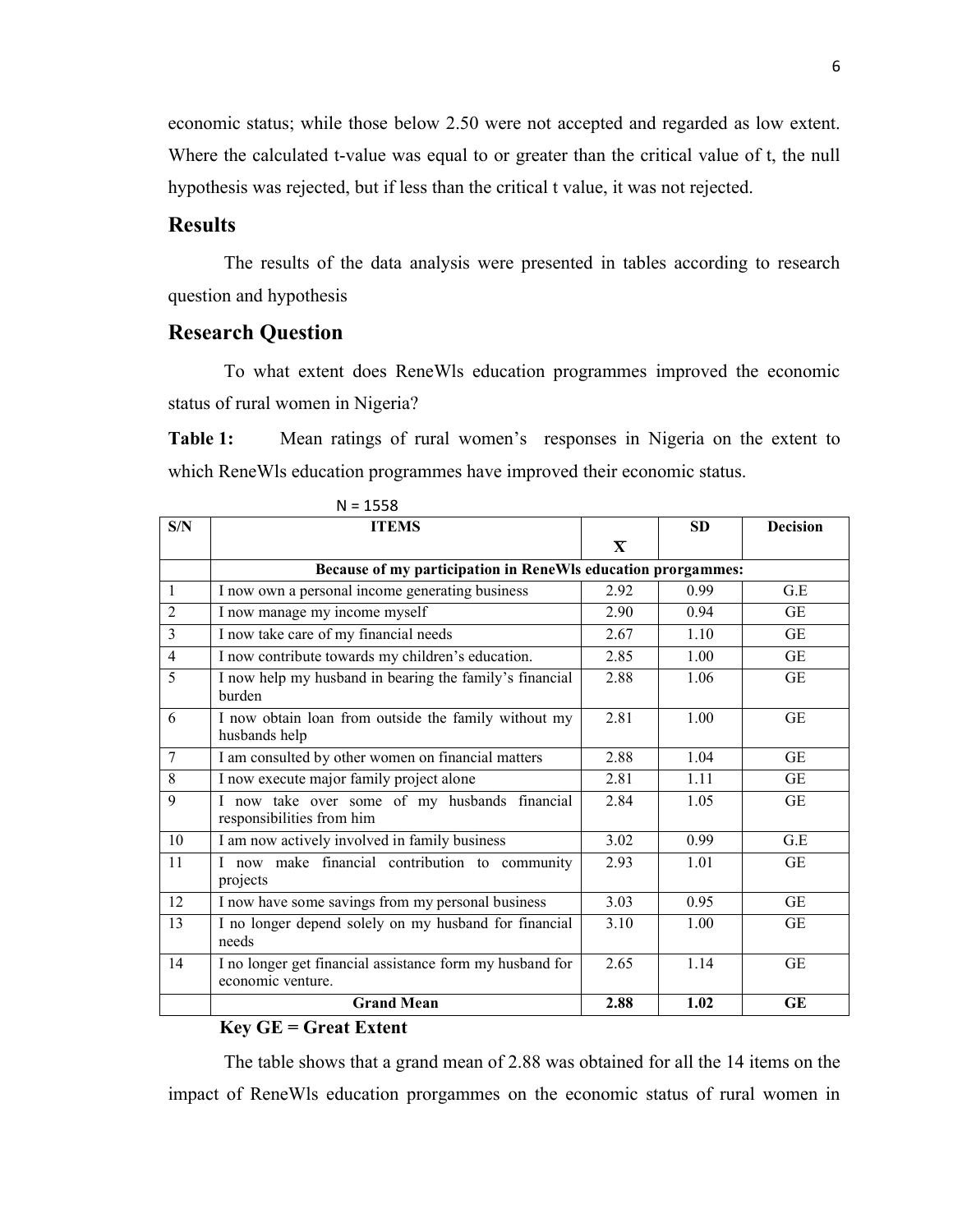Nigeria. This shows that participation in ReneWls education programmes improved the economic status of rural women in Nigeria to a great extent.

## **Testing of the Null Hypothesis**

There is no significant difference between the mean response of rural women in Enugu and Plateau State on the extent to which ReneWls education prorgammes have improved their economic status.

**Table 2:** t-test analysis of the significant difference between the mean response of rural women in Enugu and Plateau States on the extent ReneWls education prorgammes has improved their economic status.

| <b>Location of Rural Women</b> | $\mathbf n$ |                         | <b>SD</b> | df   | t-cal | t-critical | <b>Decision</b>     |
|--------------------------------|-------------|-------------------------|-----------|------|-------|------------|---------------------|
|                                |             | $\overline{\mathbf{X}}$ |           |      |       |            |                     |
| Enugu State                    | 1030        | 2.91                    | 0.98      |      |       |            |                     |
| Plateau State                  | 528         | 2.83                    | 1.06      | 1556 | 1.45  | 1.96       | Do<br>not<br>Reject |
|                                |             |                         |           |      |       |            | $H_0$               |

Table 2 shows that the calculated t-value at .05 level of significance and 1556 degree of freedom was 1.45, while the critical value under the same condition was 1.96. Since the calculated t-value was less than the critical value of t, the null hypothesis was not rejected. This means that significant difference did not exist between the mean response of rural women in Enugu and Plateau States on the extent to which ReneWls education programmes have improved their economic status.

## **Discussion of Findings**

Results from data analysis revealed that rural women's participation in ReneWls education prorgamme in Enugu and Plateau States has improved their economic status to a great extent. Rural women who participated in the programme affirmed that they engaged more in income generating activities; manage their own income, contributed to family finances and have some savings for the upkeep of the family. The findings were in agreement with the earlier views of Blumberg, Rakowaski, Linker and Monteon (1995) and Zuofa (2008) who asserted that the participation of rural women in non-formal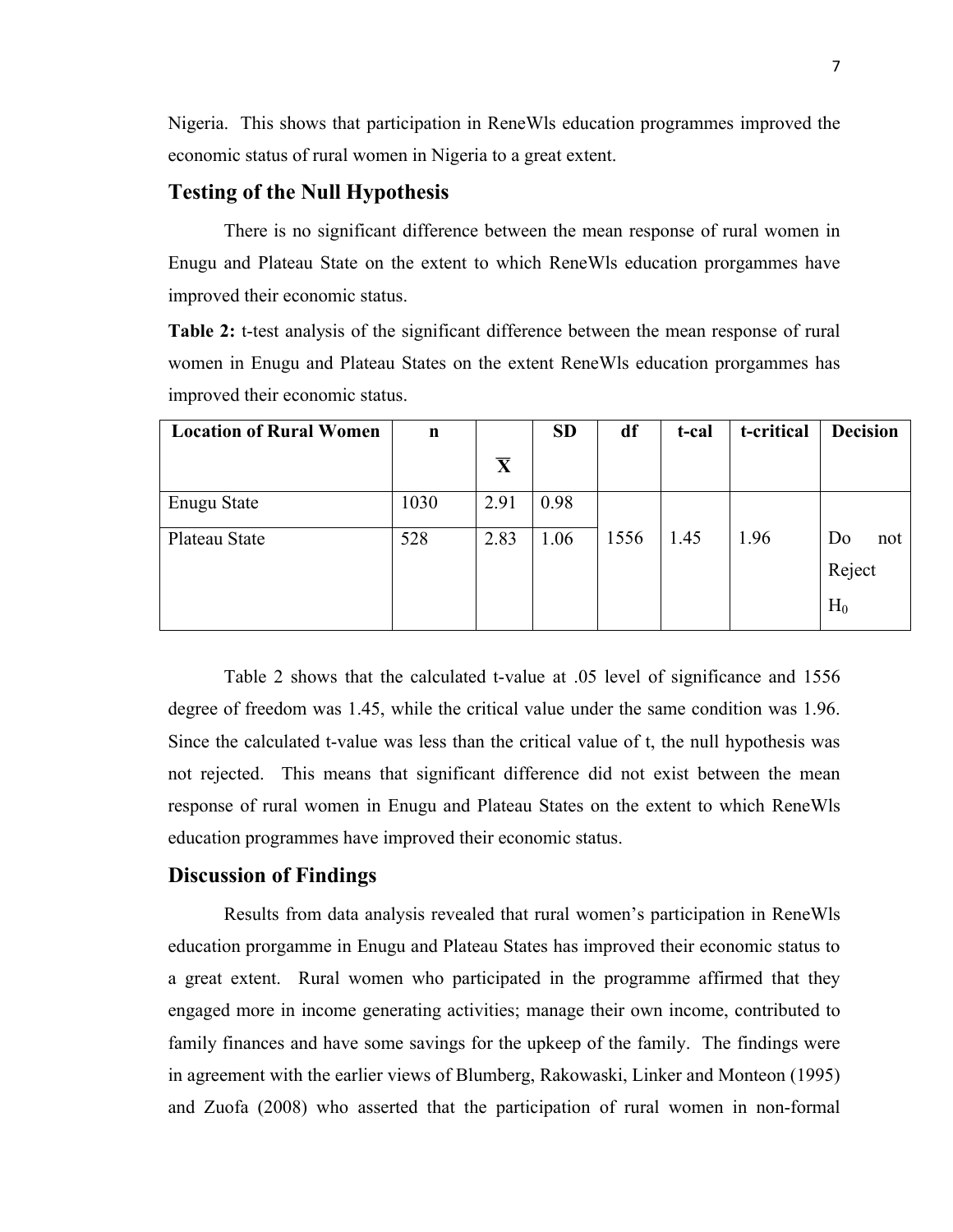learning programmes exposed them to knowledge and skills acquisition enhanced their competence to access and manage their own resources. In line with the findings of the study, Bankee (2003) and Pants (2005) asserted that positive and impressive changes were noticed in rural women due to their participation in non-formal learning programme. They learned survival skills which they did not have before their participation. These outcomes were very importantfor improving the women's economic activities. Butteressing this view, Kwapong (2005) and Oladapo (2008) added that rural women's participation in non-formal learning programmes increased their income generating activities made them financially independent and enhanced their social status in the society. This implied that participants in the ReneWls non-formal learning prorgamme acquired economic power by generating and sustaining income due to new ideas, information, knowledge and skills for improving their economic activities.

The tested null hypothesis showed that significant difference did not exist between the mean response of rural women in Enugu and Plateau states regarding the extent to which participation in ReneWls education programmes has improved their economic status. This finding could be as a result of rural women's subordination which Oladapo (2008) traced to lack of financial autonomy. Rural women in the two states were working enthusiastically to acquire skills that will increase their economic power. Secondly, due to their families poor economic state, their husbands and male relatives encouraged them to actively participate in non-formal learning and acquire more skills and continue to improve their economic status by contributing more to family finances. This situation is in line with the assertion of a female participant in a non-formal learning programme as cited in Pant (2005), she stated that because of women's contribution to household expenditure, their husbands and in-laws have a more positive mindset concerning their new engagements.

### **Conclusion**

The findings revealed that due to rural women's participation in the ReneWls education programme, the economic status of rural women has improved significantly in Enugu and Plateau States rural communities.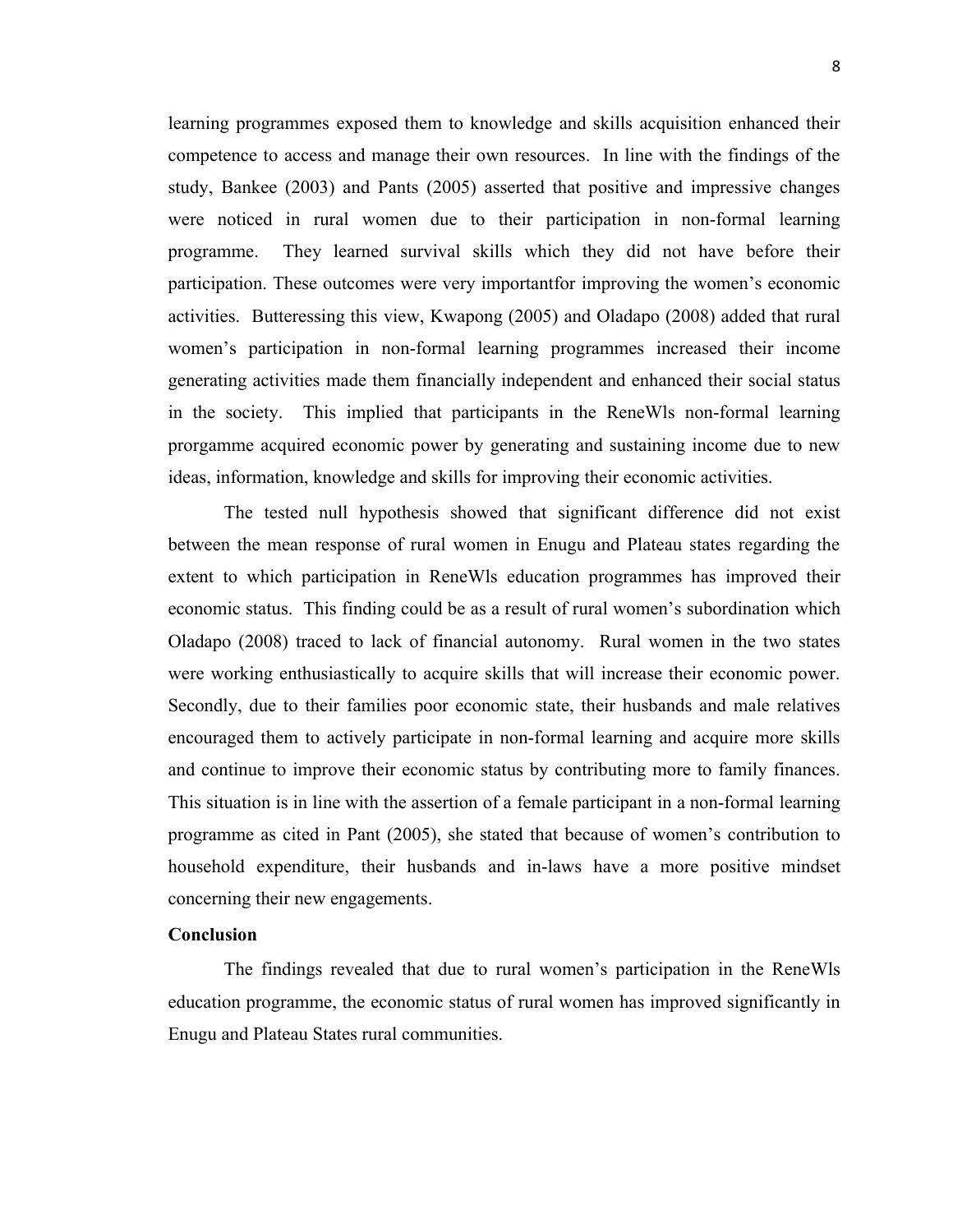#### **Study implications**

The ReneWLs education programmes are effective.

The programmes are universal and cut across socio-cultural barriers

They are likely to have the effect on rural women in other parts of Nigeria and Africa

#### **Recommendations**

Based on the findings, the following recommendations were made.

- (1) The ReneWls education programme should be extended to all rural communities in Nigeria to enable more women to participate in the programme.
- (2) Government should support WFWI and other Non-governmenttal organization in carry out non-formal learning programmes for rural women in Nigeria.

## **References**

- Arikpo, A.B., Eze, J.U. and Taiwo, R.E. (2006). Women empowerment through vocational skills acquisition: A panacea for poverty reduction, the Journal of NNCAE. Vol. 12, 44-51.
- Banmekee, T.O.A. (2003). Accessibility and utilization of agricultural information on economic empowerment of women farmers of South West Nigeria. Unpublished doctorial dissertation, university of Ibadan, Ibadan.
- Blumberg, R.L. Rakowski, C.A., Linker, I. and Monteon, M. (1995). Engendering wealth and wellbeing: Empowerment for global challenges, Westview: Boulder Co.
- Igbo, R.O. (2008) Adult education and Nigeria development in a globalized world. In R.O. Igbo (ed), Contemporary adult education: An inclusive approach, Enugu: Cidjap. Press.
- Kristf, N.D. and Wudun, S.I. (2009). Half the sky: Turning oppression into opportunity for rural women world-wide, New York: Prentice Hall.
- Kwapong, O.T.F. (2005). Using adult education for empowering of rural women. In adult education and development, Bonn: Puncto.